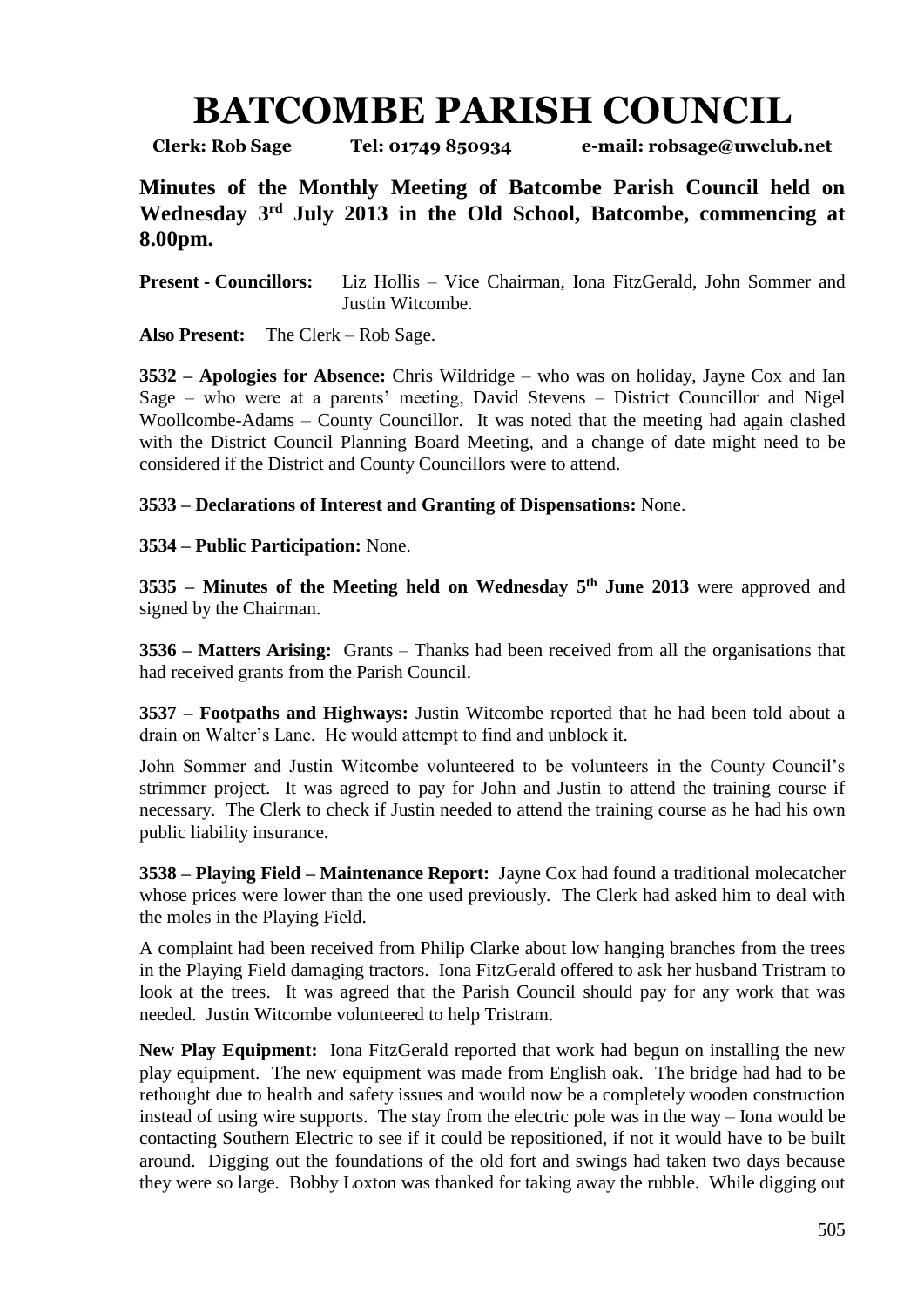the swings the sheath of the electric cable to the shelter had been struck. Southern Electric had been out and fixed the problem but it should have been buried to a greater depth.

The old fort was falling apart. It was hoped to receive a donation for it but it might only be suitable for firewood. The swings had been previously painted with the wrong paint and so would have to be wire brushed before repainting. It was agreed to pay for the paint from the Playing Field maintenance budget, although Justin Witcombe knew someone who might be willing to donate some paint.

There would be a tea party to open the new equipment on Friday July  $19<sup>th</sup>$ . Due to her long involvement with the children of the village, Mary Sage had been asked to perform the opening.

The Clerk reported that he had ordered a post-installation inspection from RoSPA and was waiting for the inspector to contact him to arrange the date. He had also spoken to the Council's insurers and the additional premium for insuring the new equipment would be £48.73 a year.

**3539 – Coney Wood – Lease of the Wood:** The Clerk reported that the Woodland Trust had provided a copy of their latest tree survey conducted in September 2012 which only identified two trees at risk – both close to the road. He had also contacted the Parish Council's insurers who stated that signs would be required regarding the water in the wood. If the Parish Council had a full maintenance programme for the trees then cover would be provided under the existing public liability for no additional liability.

Councillors expressed concerns about the potential costs of maintaining the trees under a 25 year lease. The Clerk was asked to find out what would happen to the wood if the Council did not lease it. It was noted that volunteers could help with the maintenance of the wood without taking on a lease.

## **3540 – Planning Applications:** There were none to consider.

**Planning Application Updates:** The house on land behind Chapel Row – A response from the District Council had been received noting that the principle of a contemporary design had been established by the appeal decision and that it would have been unreasonable for the District Council to re-visit issues considered acceptable by that decision. With regard to the photovoltaic panels, the owner's agent had argued that the installation was not yet complete and when it was finished their height will be in accordance with the approval. The enforcement officer had asked for drawings showing how the array would be installed and the comparative levels with the approval. He noted that formal enforcement action would be premature at this stage.

The appeal against the refusal of Listed Building Consent for the conversion of the coach house at the Stables in Westcombe to an annexe had been allowed by the Planning Inspector. The Parish Council had recommended approval of the application.

Chandler's House – Although no formal notification had been received the Clerk reported that the District Councillor had stated that the application for 11 photovoltaic panels on the roof of Chandler's House in Kale Street had been approved by the District Council's Planning Board.

An application for the erection of agricultural livestock and storage building at Hedgestocks by Donald Sage had been deemed to be permitted development.